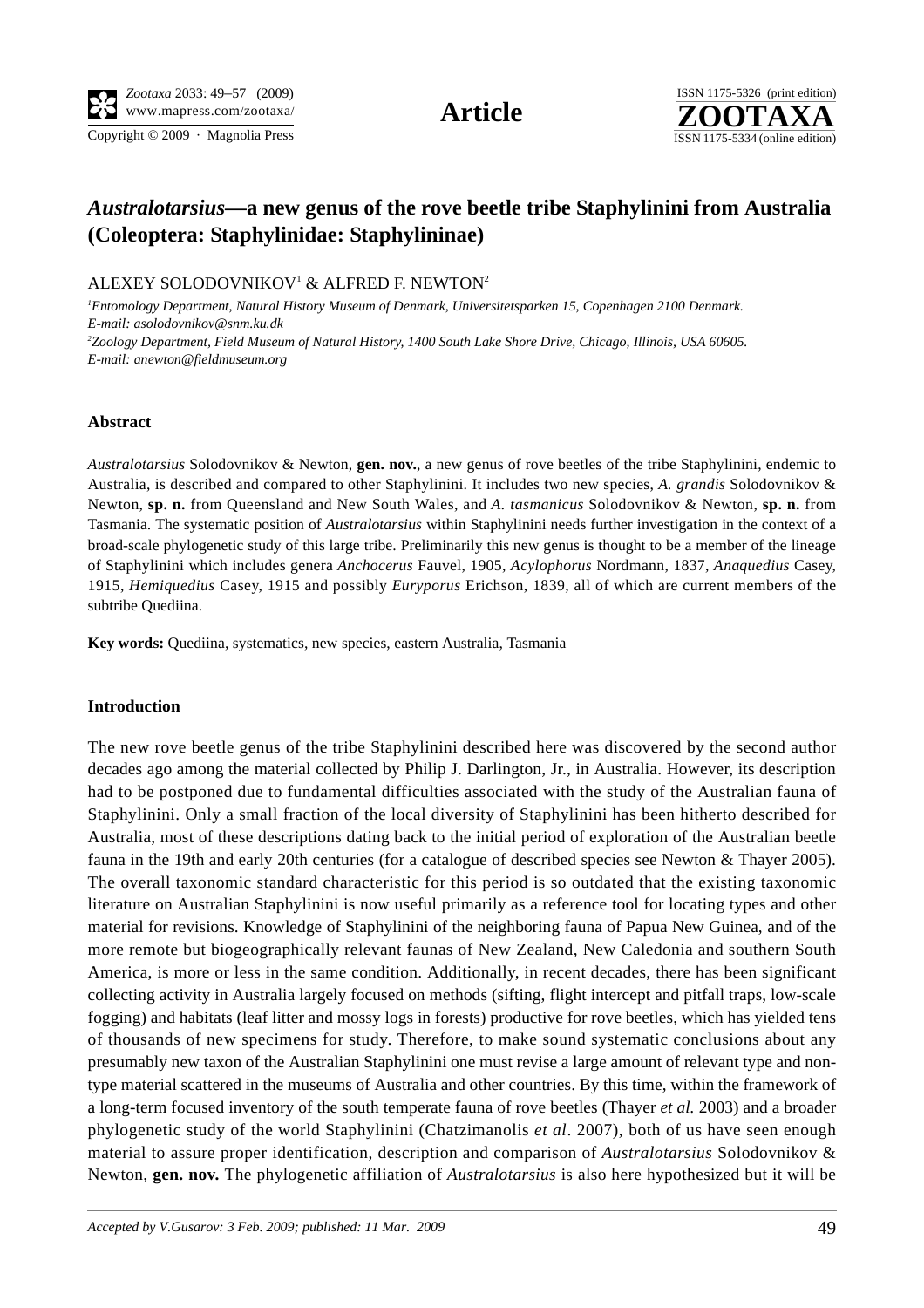further addressed in the course of the much larger study now in progress by us and our collaborators. Interestingly, despite the above-mentioned intense collecting across Australia, including our own repeated collecting trips in this continent, all hitherto available material of *Australotarsius* is still limited to several specimens. The exact habitat preference and biology of both species of this new genus are unknown. New findings of *Australotarsius* in nature will be very important for its further study.

# **Material and methods**

Material on which this paper is based is deposited in the following institutions:

- ANIC Australian National Insect Collection, Canberra, Australia (A. Ślipinski, T. Weir)
- BMNH The Natural History Museum, London, UK (R. Booth, M. Barclay)
- FMNH Field Museum of Natural History, Chicago, Illinois, USA (A. Newton, M. Thayer, J. Boone)
- MCZ Museum of Comparative Zoology, Harvard University, Cambridge, Massachusetts, USA (P. Perkins)
- MVMA Museum of Victoria, Abbotsford, Australia (C. McPhee, A. Neboiss)
- ZMUC Zoological Museum, University of Copenhagen, Copenhagen, Denmark (A. Solodovnikov, O. Martin)

Labels of the holotypes are cited exactly and given in quotation marks. Each label is separated by a slash (/). Our comments or additional information for these labels or specimens are given in square brackets []. Holotypes recorded at the Field Museum-based specimen database is supplied by the 10-digit unique number, all such numbers starting with the prefix "FMNH-INS".

Specimens were examined dry mounted. Dissected genitalia were macerated in 10% KOH, washed in distilled water and placed in plastic genitalia vials with glycerin and pinned under the respective specimens for permanent storage. All line illustrations were made with the aid of a camera lucida attached to a dissecting microscope. Total length of the body was measured from the apex of the labrum to the tip of the abdomen. All measurements were made with the aid of an eyepiece micrometer, they are given in millimeters and abbreviated as follows:

- HL head length (from apex of clypeus to neck constriction)
- HW head width (maximal, including eyes)
- PL pronotum length (along mid line)
- PW pronotum width (maximal)
- EL elytral length (from acute humerus to most distal apical margin; best taken from lateral view of the elytron)
- EW combined width of both elytra (maximal, when elytra closed along suture)

## **Taxonomy**

#### *Australotarsius* **Solodovnikov & Newton, new genus** (Figs. 1–19)

**Type species.** *Australotarsius grandis* Solodovnikov and Newton, new species.

**Diagnosis.** From all other genera of Staphylinini, *Australotarsius* can be distinguished by the following combination of characters: entire body evenly setose; apical segment of maxillary palpus setose; neck broad; infraorbital ridges well developed; anterior tarsi in both sexes very broad; male sternite VIII without secondary sexual modifications, of the same shape as in females.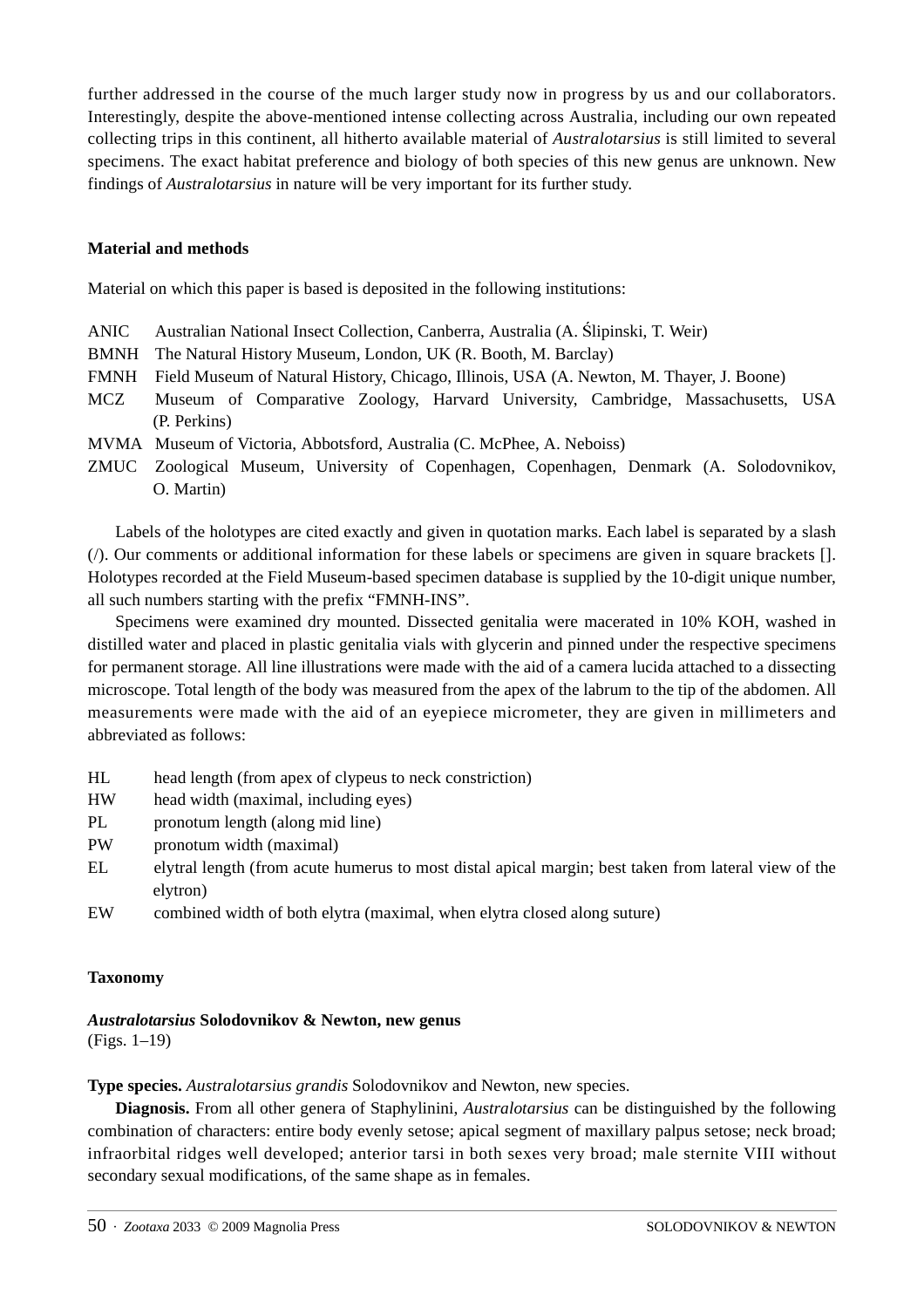**Description.** Habitus as in Figs 1, 2. Entire body covered by dense setation. Body length 7.4–14 mm.

Head capsule (Figs 1–2, 8) rounded with well developed, moderately large eyes; nuchal constriction indicated only laterally (in *A. grandis*) or laterally and dorsally (in *A. tasmanicus*), in the former case nuchal ridge developed only laterally, in the latter—laterally and dorsally; epistomal suture absent; infraorbital ridges present, extending to about the middle of the distance from neck to base of mandibles; postgenal and ventral basal ridges well developed; postmandibular ridge and dorsal basal ridge absent. Antennal insertions at anterolateral margins of frons, anterior to eyes, not concealed from above; distance between them slightly longer than distance from either insertion to margin of eye. Antennae moderately long, with distinctly elongate first antennomere (as long as second and third antennomeres together); first three antennomeres setose, but without pubescence, remaining antennomeres setose and pubescent. Mandibles (Fig. 6) moderately long, symmetrical, each with teeth on inner side, without dorso-lateral mandibular groove; prostheca broadly attached near base of mandible, mola not developed. Labrum (Fig. 3) strongly transverse, without transparent apical membrane, only slightly notched medio-apically. Maxilla (Fig. 4) with lacinia and galea densely hairy at apex; stipes with clear sutures; maxillary palpus four-segmented, last segment fusiform, finely setose. Labium (Fig. 5): ligula small, only slightly notched apically, paraglossae long with comb of stout setae internally; last segment of labial palpus fusiform with slightly truncate apex, finely setose.

Pronotum (Fig. 7) with anterior angles projecting anteriad over apical margin of prosternum; pronotal hypomera slightly inflected inwards, only slightly visible in lateral view; superior marginal line of pronotum well developed throughout its whole length, not deflexed ventrad; inferior marginal line shorter, not meeting with superior marginal line; pronotal hypomeron with weakly sclerotized postcoxal process. Pronotosternal sutures visible but not membranous. Prosternum with midlongitudinal carina, without large conspicuous macrosetae. Mesoventrite without large conspicuous macrosetae, with narrow, acute mesoventral intercoxal process. Meso-metaventral suture well developed, membranous. Mesoscutellum (Fig. 11) with two transverse carinae: one very close to base, another close to middle. Elytra (Fig. 11) relatively long, with sharp humeri and well developed sub-basal ridge immediately adjacent to elytral articulation and extending anteriad to anterior margin of elytron; epipleural part gradually deflexed, lacking epipleural ridge; sutural angle distinct. Hind wings (Fig. 12) fully developed, with veins CuA and MP4 completely separate. Metaventrite (Fig. 10) well developed, with deep mesocoxal acetabuli delimited by carina. Legs moderately long and slender; anterior and middle (smaller) coxae large, conical, contiguous (Figs. 7, 10). Hind coxae (Fig. 10) as long as wide, almost contiguous at base. Anterior tibia densely setose, without spines externally; middle and posterior tibiae setose, with spines externally. Tarsal formula 5-5-5; claws moderately long, arcuate; pair of empodial setae on each tarsus, shorter on anterior tarsi and very long, longer than claws on middle and posterior tarsi. Anterior tarsi (Fig. 9) in both sexes with tarsomeres I–IV strongly dilated and with dense, long whitish adhesive setae ventrally.

Abdomen more or less parallel-sided along most of its length, narrowed posteriad, slightly flattened dorsoventrally; abdominal tergite I with protergal glands externally manifested by deep indentation (acetabulum) at each side of tergite and adjacent groups of setae (Fig. 11). Segments III–VI each with two pairs of elongate paratergites, segment VII with two pairs of paratergites, basal short one and apical long one; segment VIII without paratergites; tergites III–VII only with one basal carina; sternite III with basal carina medially strongly angulate (Fig. 13). Sternite VIII without apical emargination in males, with apical margin similarly rounded in both sexes. Abdominal intersegmental membranes attached preapically and having a pattern of small irregular rounded sclerites. Male (Fig. 14) and female (Fig. 15) tergite IX consisting of two elongate, inflated lateral sclerites, apically obtuse, widely separated dorsally by tergite X and ventrally by sternite IX in males or valvifers (first gonocoxites) in females. Male sternite IX (Fig. 14) elongate, more or less symmetrical, with short asymmetrical basal portion.

Aedeagus (Figs. 16–19): median lobe elongate, apically obtuse, symmetrical; paramere with peg setae on the underside, and four pairs of setae apically. Aedeagus rotated by 90° in the abdomen in repose: its dorsal (parameral) side facing left laterally.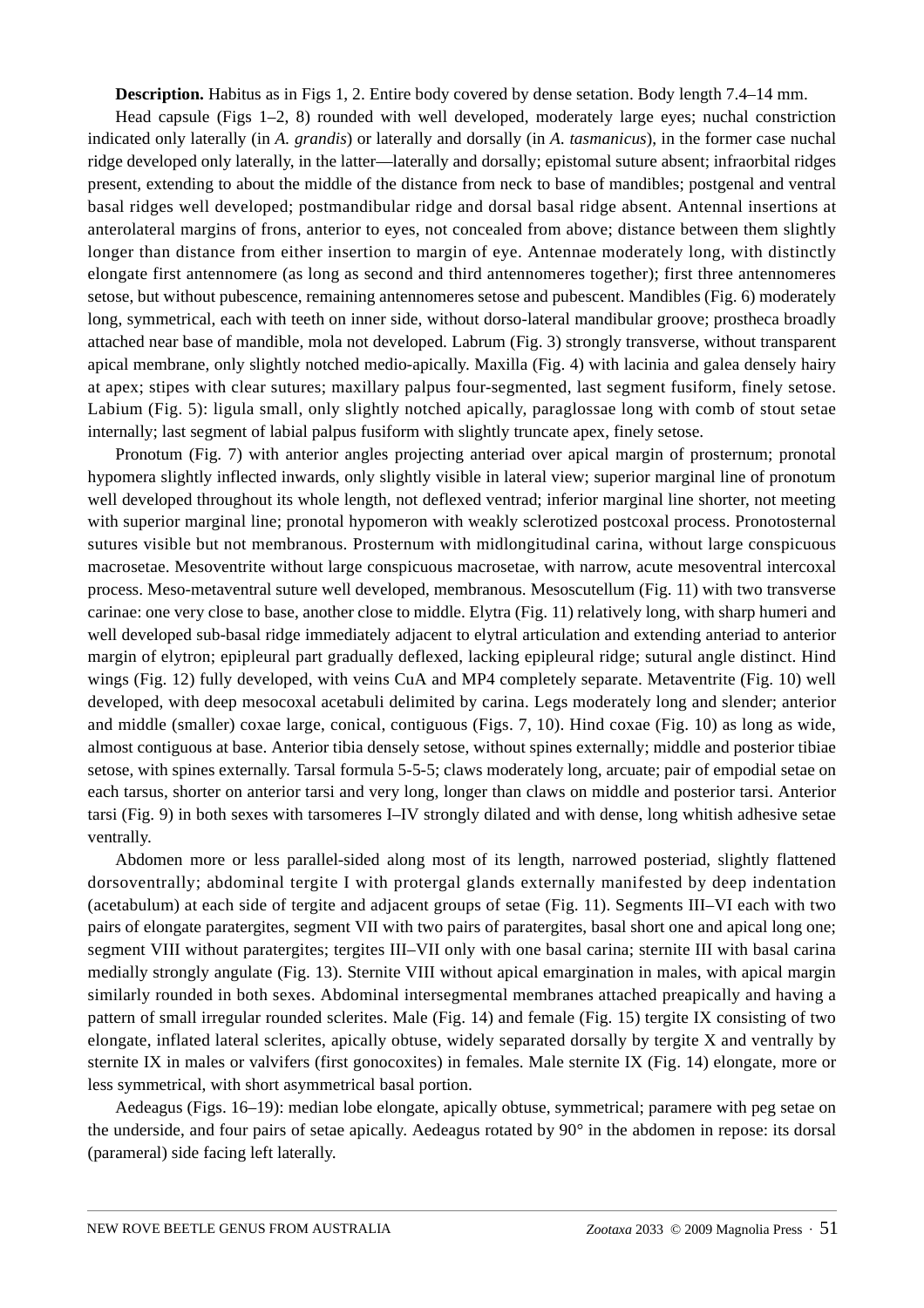Female external genitalia consisting of a pair of large basal valvifers, short coxites (second gonocoxites) and tiny styli; female tergite X symmetrical, large (Fig. 15).

**Etymology.** The genus name is derived from two words "Australia" and "tarsus". It refers to the country of origin and spectacular wide anterior tarsi of this new taxon. It is Latinized noun of masculine gender.



**FIGURES 1–2.** *Australotarsius grandis* (1) and *A. tasmanicus* (2), habitus. Scale bar 5 mm.

**Comparison and phylogenetic relationships.** Due to somewhat inflexed hypomera of pronotum and well developed infraorbital ridges *Australotarsius* looks like a member of the conventional subtribe Quediina (for its definition and list of included taxa see, for example, Smetana & Davies 2000 and Herman 2001, respectively), which has been shown to be a polyphyletic group (Solodovnikov 2006; Solodovnikov & Schomann 2009). Within the newly emerging phylogenetic framework for Staphylinini, *Australotarsius* can be placed in the clade "Quediina propria", which, according to Solodovnikov and Schomann (2009, Fig. 1), includes two subclades: one with the north temperate members of the genus *Quedius* Stephens, 1829 and the genus *Indoquedius* Blackwelder, 1952 and another with the genera *Anchocerus* Fauvel, 1905, *Acylophorus*  Nordmann, 1837, *Euryporus* Erichson, 1839 and *Hemiquedius* Casey, 1915. Presumably *Australotarsius* belongs to that latter subclade of "Quediina propria". The exact limits of this lineage within Staphylinini are not finally clear yet: apparently it also includes the genus *Anaquedius* Casey, 1915, but may not include *Euryporus*. All these genera here affiliated with *Australotarsius* share numerous character states (e.g., datamatrix in Solodovnikov & Schomann 2009; and work in progress) but only some of them are preliminarily thought to be synapomorphies: setose apical segments of the maxillary and labial palps; more or less distinctly elongate first antennomere; lack of conspicuous large macrosetae on mesoventrite; abdominal tergites III–VII with only one basal carina; and male sternite VIII without secondary sexual modifications, medially straight to very slightly concave. Within this tentative group, strongly dilated anterior tarsi and evenly setose head and pronotum are autapomorphies of *Australotarsius.*

Of the listed genera, only one species of *Anchocerus* (Solodovnikov 2008) and five species of *Acylophorus* (Newton & Thayer 2005) occur in Australia. But both species of *Australotarsius* can be easily distinguished from the Australian *Anchocerus tenuipes* (Lea, 1929) externally by very broad anterior tarsi and setose head and pronotum. The same characters also easily separate *Australotarsius* from *Acylophorus*, and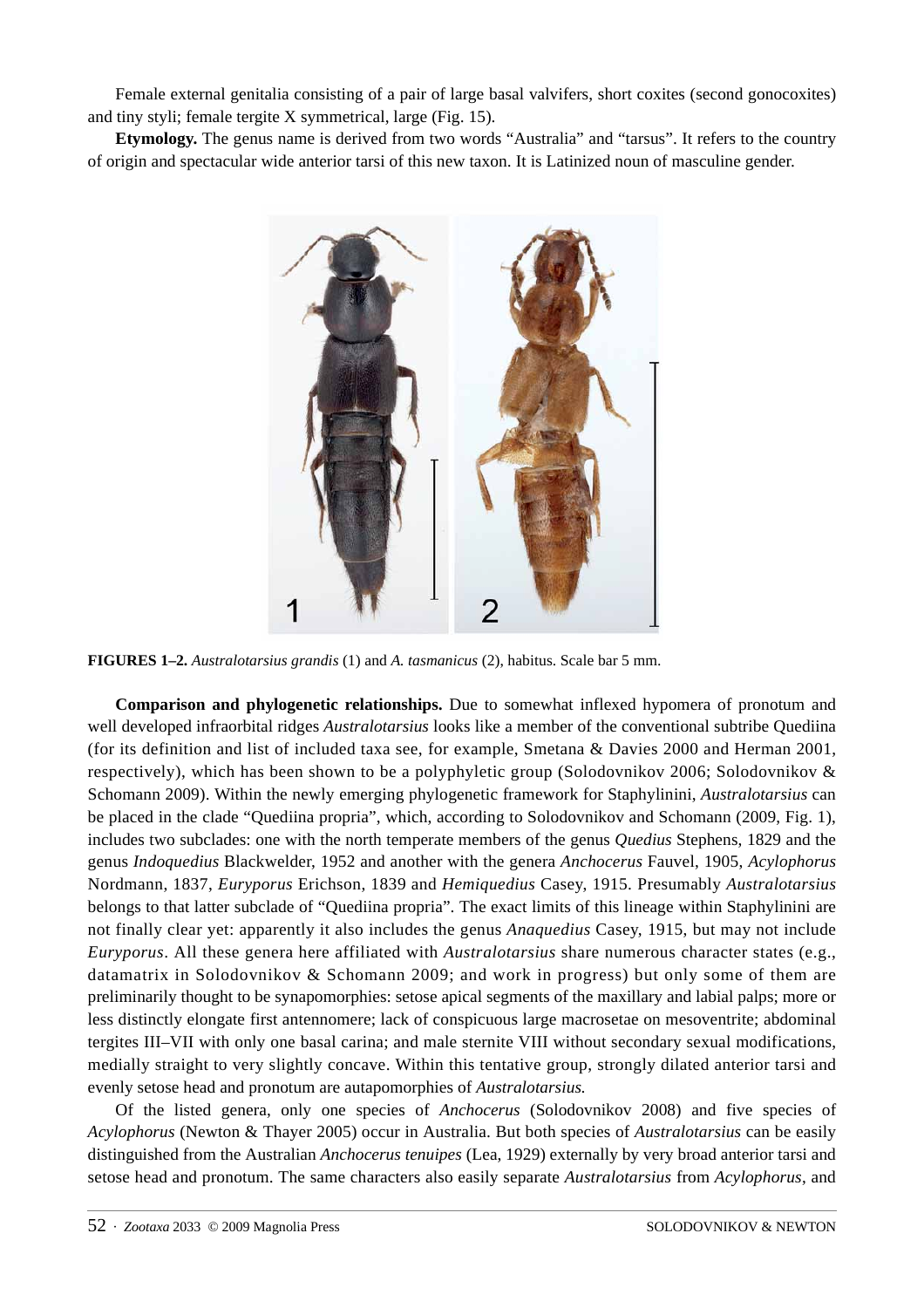the latter genus, in addition, has a conspicuously narrow neck and a much more strongly elongate first antennomere.

According to the preliminary phylogeny of Staphylinini (Solodovnikov & Schomann 2009), a quediinelike *Australotarsius* does not belong to "Tanygnathinina sensu novo", the lineage whose members superficially resemble "Quediina propria" and which is a predominant and the most abundant faunal element among Australian Staphylinini. Current Australian species of "*Quedius*", and "*Heterothops*", all members of "Tanygnathinina sensu novo", are not congeneric with the north temperate representatives of these genera; but some other, less species-rich Australian genera now formally in Quediina also belong to this group. From any species of "Tanygnathinina sensu novo" *Australotarsius* differs in the structure of the mesoscutellum which has two (not one) transverse carinae, and in the shape of the paramere which is closely attached to the median lobe only at its base, and has distinct, strongly sclerotized and obtuse sensory peg setae (in "Tanygnathinina sensu novo" the paramere is closely attached to the median lobe along the entire length of the latter, and lacks sensory peg setae, or, if those present, they are inconspicuous and sharp). By such combination of characters as very broad anterior tarsi, somewhat deflexed hypomera of the pronotum, evenly setose head and pronotum, strongly cuspidate teeth at the base of the mandibles, and well developed infraorbital ridges, *Australotarsius* can be easily distinguished from any other genus of Staphylinini recorded in Australia including the very poorly known and phylogenetically puzzling genera *Lonia* Strand, 1943 and *Antimerus* Fauvel, 1878.

## **Description of new species**

Here we provide short descriptions of the new species currently included in the new genus. They do not duplicate characters used above in the generic description.

#### *Australotarsius grandis* **Solodovnikov & Newton, new species** (Figs. 1, 3–17)

**Type material. Holotype: AUSTRALIA: Queensland:** ♂, "Boar Pocket, 13-dec-1969, J.G. Brooks, at light" [17°12'S, 145°37'E] [FMNH-INS 0000036 001](MVMA). **Paratypes: AUSTRALIA: Queensland:** 2♀♀, same data as in holotype (MVMA, FMNH);  $\Diamond$ ,  $2\Diamond \Diamond$ , "Boar Pocket, N.Q. 13.12.69. J.G. Brooks, at light, 649 / Brit. Mus. 1970-641 / Quediina new genus sp. 1 det. A.F. Newton 1989" (BMNH);  $\hat{\beta}$ , same data (ZMUC);  $2\textdegree$  $3\textdegree$ ,  $9\textdegree$ , "Boar Pkt. Rd. sm. N. Gillies h'way. N.O. 13.12.69, J.G. Brooks, at light / Boar pkt. N.O. 12/69 G.B. / Q. 694 / J.G. Brooks Bequest, 1976" (BMNH);  $\varphi$ , same data (ZMUC);  $\hat{\beta}$ ,  $\varphi$ , "Boar Pocket Rd. 20. 5 m. N. Gillies Highway N.Q. 13.12.69, at light, Q. 694" (ANIC);  $\beta$ , same data (ZMUC);  $2\beta\beta$ , "W. of Ravenshoe, Atherton Tab., Q. [Queensland] c. 3000', Feb. 58 Darlingtons [P.J. Darlington Jr., wife & son] / Quediini Gen. A sp. 1" [17°36'S, 145°29'E] (MCZ, FMNH); ♀, "Byfield, N. of Yeppoon, Darlingtons [P.J. Darlington Jr., wife & son], Nov. 57 [XI.1957] [22°53'S, 150°38E]" (MCZ); **New South Wales:** ♀, "New South Wales, Crowdy Bay Nat. Pk., Kylie Beach camp area, ca. 35 km NE Taree, 26-dec-1990, D.A. Pollock & L.A. Reichert, coastal scrub, u-v [31°49'S, 152° 40'E]" (FMNH).

**Description.** Measurements (n=5): HL: 1.25–1.35; HW: 1.85–2.05; PL: 2.10–2.30; PW: 2.45–2.60; EL: 2.90–2.95; EW: 2.80–2.95.

Habitus as in Fig. 1. Size of the body 13–14 mm. Brown, glossy, with entire body covered by moderately dense setae-bearing punctation; elytra more densely setose than head and pronotum; setae on the abdomen longer and stouter than those on head, pronotum and elytra; all body parts, in addition to even general setation, also with a few large conspicuous macrosetae in regular arrangement.

Head transverse; eyes distinctly longer than tempora; neck constriction distinct at sides only, dorsally indistinct; no nuchal ridge. Antennae: antennomere IV about as long as antennomere II; antennomere V slightly shorter than antennomere IV; antennomeres V–IX gradually becoming shorter towards apex of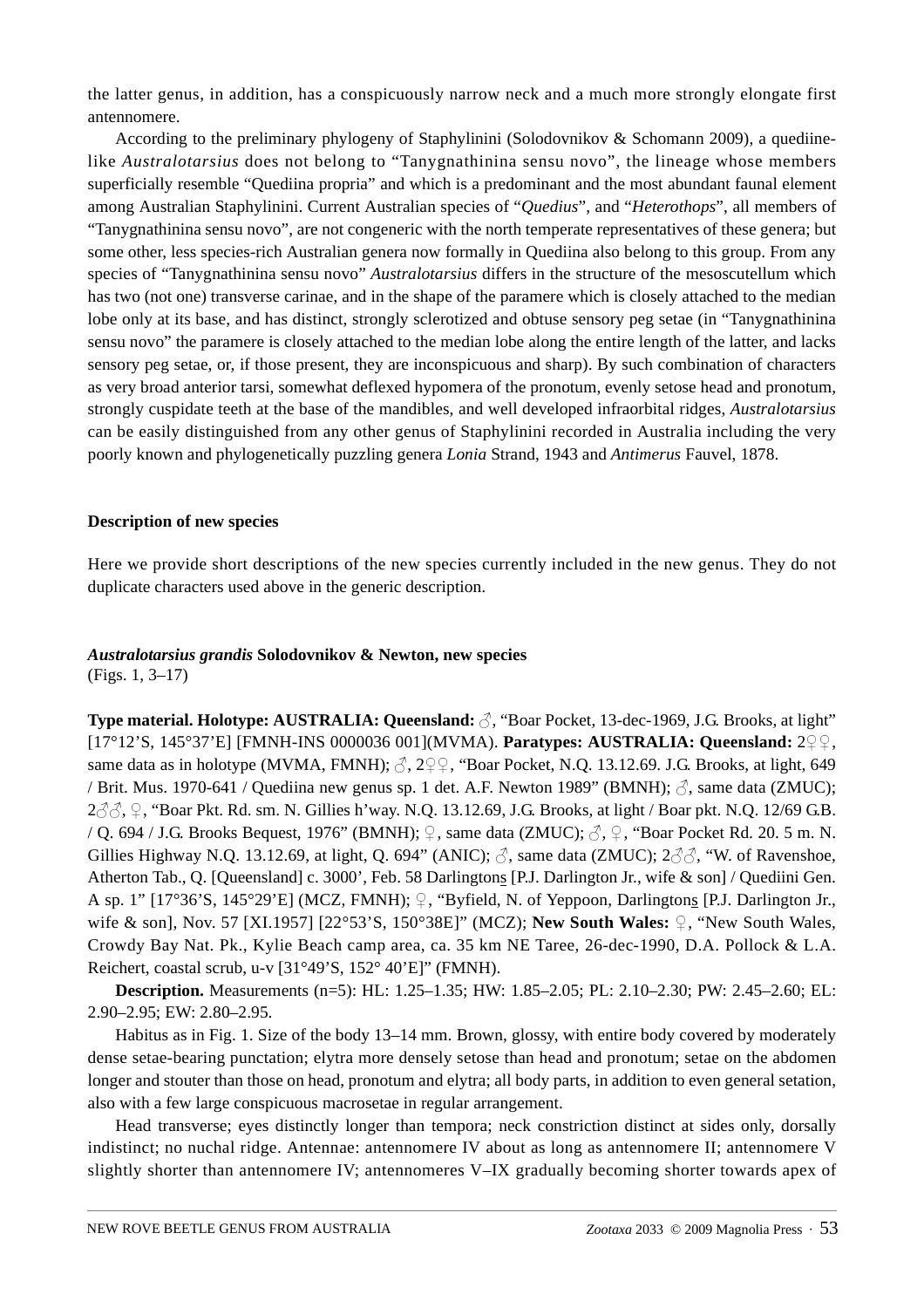antenna, each longer than wide; antennomere X distinctly short, wider than long, about 2 times as short as antennomere IX.

Pronotum slightly wider than long, widest at about its middle, with broadly rounded anterior and posterior angles, the former somewhat protruding anteriad. Pronotal disk without any dorsal or sublateral conspicuous macrosetae, only with large lateral seta latero-anteriorly, close to pronotal lateral margin.

Scutellum as setose as elytra. Elytra distinctly longer and wider than pronotum.

Abdomen: tergites with metallic iridescence; tergite VII with whitish apical seam.

Aedeagus (Figs. 16, 17): median lobe apically rounded; paramere slightly asymmetrical, entire, apically obtusely pointed, with four pairs of apical setae and two fields of numerous sensory peg setae on its underside near apex.

**Comparison.** *Australotarsius grandis* strongly differs from *A. tasmanicus*, the second known species of this genus, by the following complex of character states: neck constriction developed only laterally, dorsally obliterated; last segment of the maxillary palps relatively longer and with narrowly truncated apex; antennomere X at most half as long as antennomere IX and slightly shorter than antennomere XI; prosternum glabrous with only a row of short setae along its anterior margin; and aedeagus with an entire and slightly asymmetrical paramere. Finally, *A. grandis* is much larger than *A. tasmanicus*.

**Distribution and bionomics.** The species is known only from three localities in northern Queensland and one locality in New South Wales (for details see Type material). Nothing is known about its bionomics. The largest sample (15 specimens) was collected at Boar Pocket in Queensland at light. The single specimen from New South Wales was also attracted to ultra-violet light, in coastal scrub. It is noteworthy that despite the fact that the rainforest rove beetle fauna in Queensland and New South Wales has been relatively well sampled during recent decades, no specimens of *Australotarsius* have turned up among samples from sifted leaf litter, in flight intercept traps or in samples obtained by low-scale pyrethrum fogging of dead mossy logs. Probably *Australotarsius* is confined to some other special habitat, like for example stream edges. It may occur in drier scrubby bush or other non-forest landscapes, which were sampled less frequently by collectors looking for mesophilous beetles.

**Etymology.** The species name "*grandis*" is the Latin adjective for "large", of masculine gender. It refers to the relatively large size of the species.

# *Australotarsius tasmanicus* **Solodovnikov & Newton, new species** (Figs. 2, 18, 19)

**Type material. Holotype: AUSTRALIA: Tasmania:** ♂, "Corinna W Tas. [Tasmania], Mar.'57 Darlingtons [P.J. Darlington Jr., wife & son] / MCZ / Quediini Gen. A. sp. 2 det. A.F. Newton 1987" [FMNH-INS 0000036 008] (MCZ).

**Description.** Measurements: HL: 0.92; HW: 1.00; PL: 1.20; PW: 1.24; EL: 1.68; EW: 1.56.

Habitus as in Fig. 2. Body length 7.4 mm. Pale brown (the single available specimen may be teneral, without additional material the real coloration of the species is not clear), glossy, with entire body covered by moderately dense setae-bearing punctation; elytra more densely setose than head and pronotum; setae on abdomen slightly longer and stouter than those on head, pronotum and elytra; all body parts, in addition to even general setation, also with a few large conspicuous macrosetae in regular arrangement.

Head only slightly wider than long; eyes about as long as temporae; neck distinct laterally and dorsally; nuchal ridge present. Antennae: antennomere IV shorter than antennomere II; antennomeres V and VI, each, only slightly shorter than antennomere IV; antennomeres VII–XI gradually becoming shorter and wider towards apex of antenna, each no longer than wide; antennomere X wider than long, shorter than antennomere IX and about the same length as antennomere XI.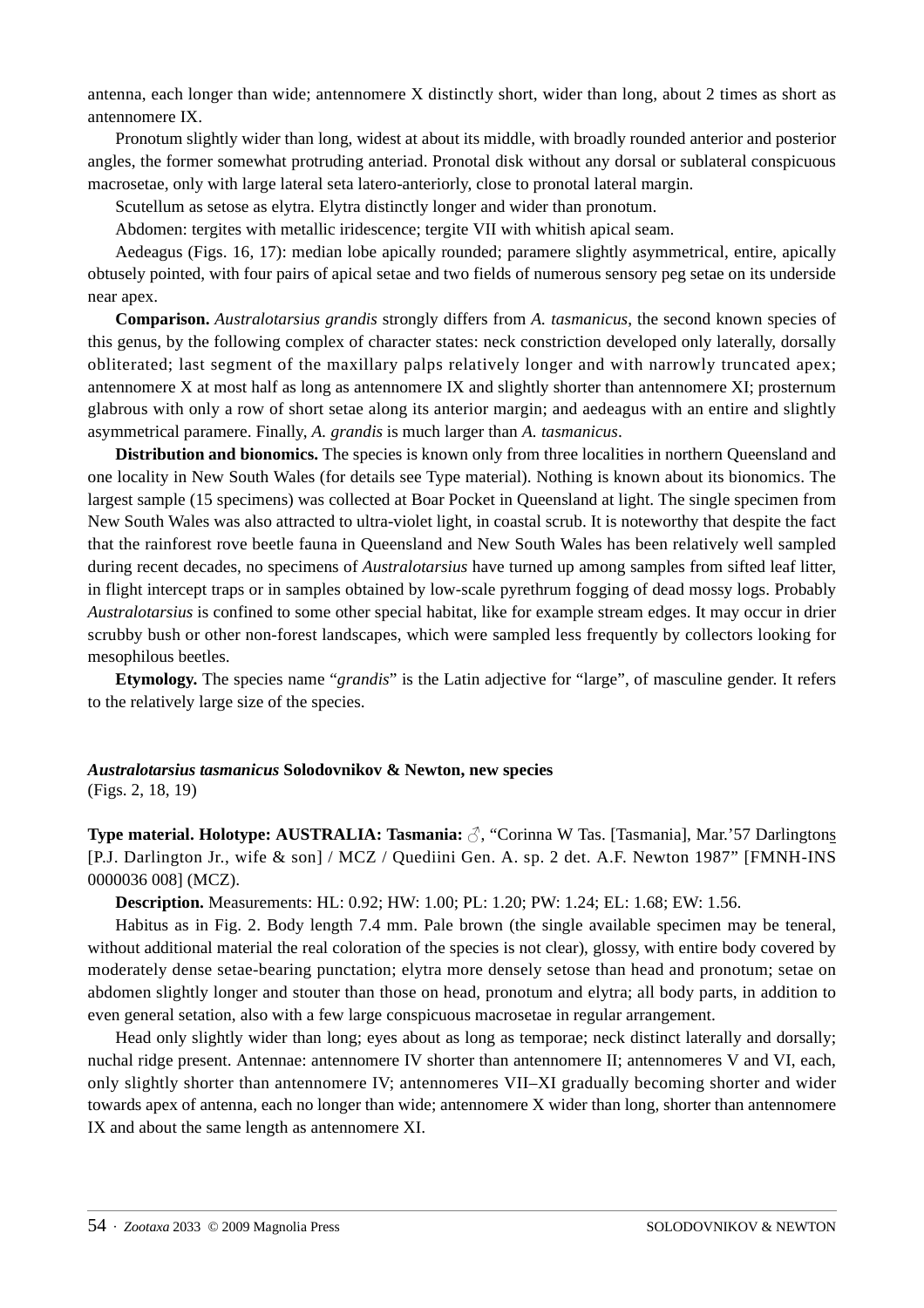

**FIGURES 3–11.** *Australotarsius grandis*, details of structure. 3, labrum, dorsally; 4, maxilla, left, ventrally; 5, labium, ventrally; 6, mandible, right, dorsally; 7, prothorax, ventrally, left leg removed; 8, head capsule, latero-ventrally; 9, anterior tarsus, left, dorsally; 10, meso- and metathorax, ventrally, left middle leg removed; 11, meso- and metathorax dorsally, right elytron removed. Scale bars 1 mm.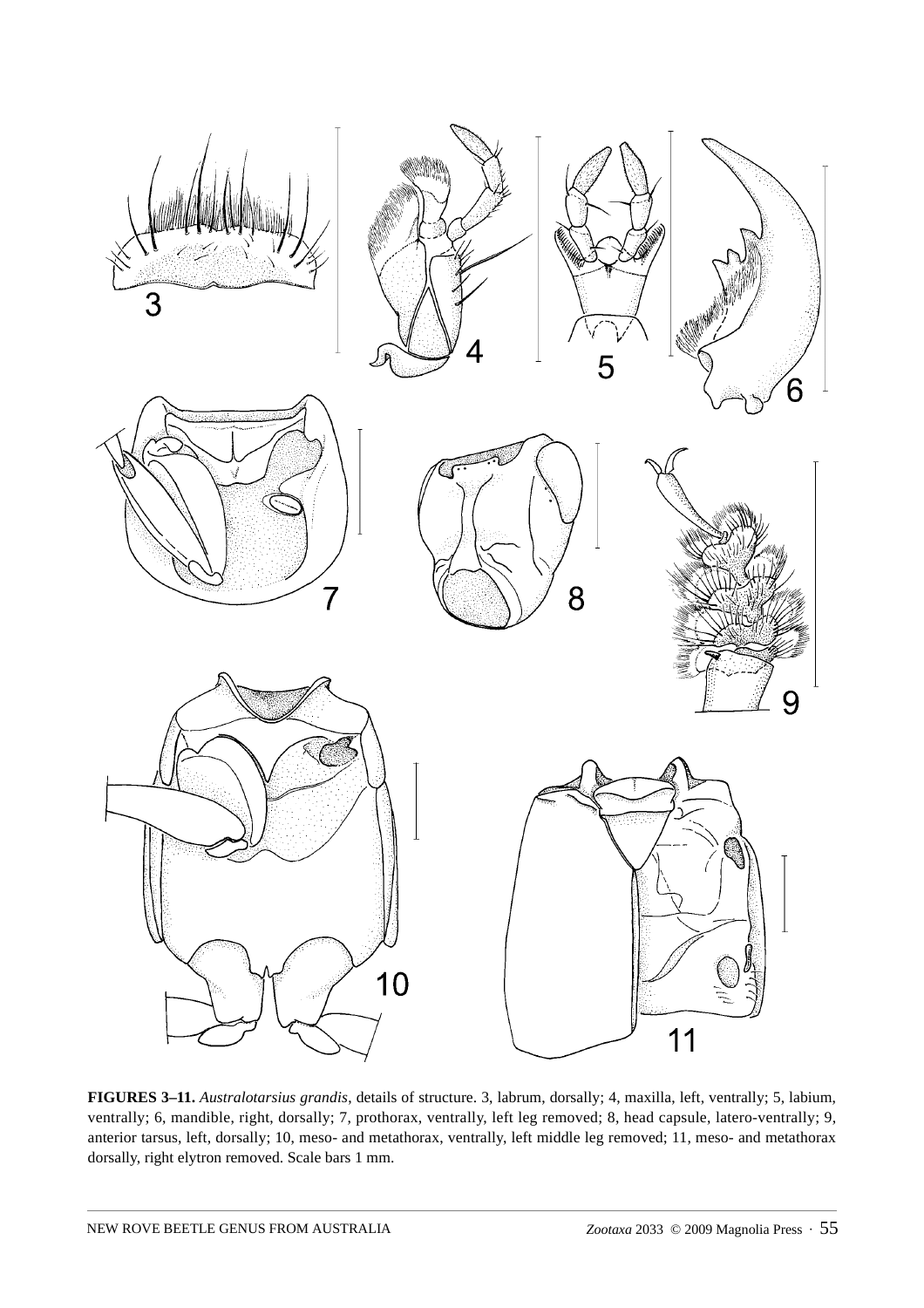

**FIGURES 12–19.** *Australotarsius grandis* (12–17) and *A. tasmanicus* (18–19), details of structure. 12, hind wing, right; 13, abdominal sternites II+III, ventrally; 14, male terminalia (abdominal segments IX, X), ventrally; 15, female terminalia (abdominal segments IX, X), ventrally; 16, 18, aedeagus, laterally; 17, 19, aedeagus, dorsally (parameral side). Scale bars 1 mm.

Pronotum as long as wide, parallel-sided behind anterior third of its length, with broadly rounded anterior and posterior angles, the former not so distinctly protruding anteriad. Pronotal disk without any dorsal or sublateral conspicuous macrosetae, only with large lateral seta latero-anteriorly, close to pronotal lateral margin.

Scutellum as setose as elytra. Elytra distinctly longer and wider than pronotum.

Abdominal tergite VII with whitish apical seam.

Aedeagus (Figs. 18, 19): median lobe apically broadly rounded; paramere broad, symmetrical, deeply bilobed, each lobe with two pairs of apical setae and field of numerous sensory peg setae on the underside.

**Comparison.** *Australotarsius tasmanicus* strongly differs from *A. grandis* in the following complex of character states: neck constriction fully developed dorsally and laterally; last segment of maxillary palps relatively shorter and with widely truncated apex; antennomere X but slightly shorter than antennomeres IX and XI; setose prosternum with numerous irregularly arranged setae; aedeagus with deeply bifurcate symmetrical paramere. *Australotarsius tasmanicus* is also much smaller than *A. grandis.*

**Distribution and bionomics.** The species is known only from the type locality in western Tasmania. Nothing is known about its habitat requirements.